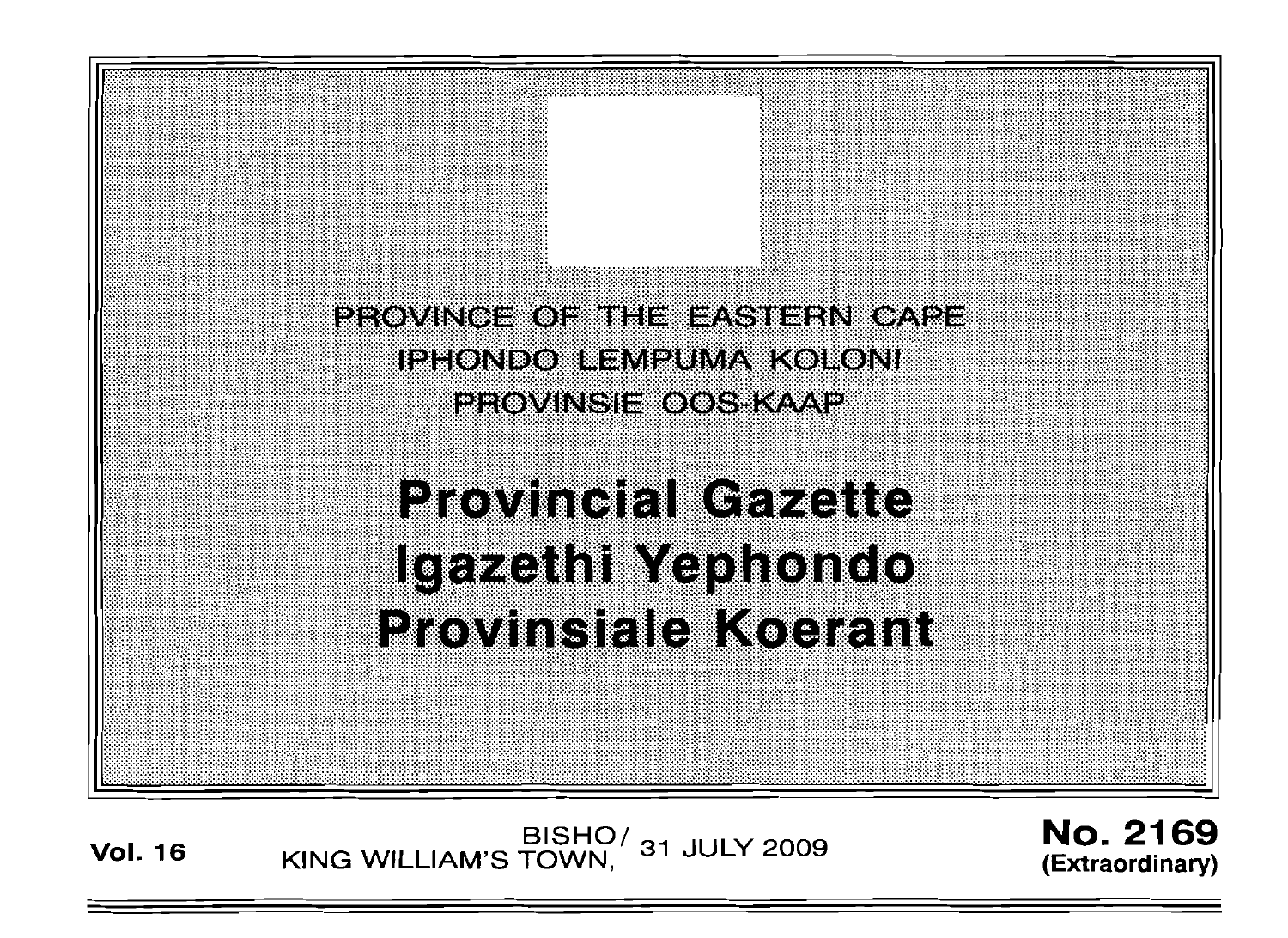| <b>CONTENTS • INHOUD</b> |                                                                                                               |             |                |
|--------------------------|---------------------------------------------------------------------------------------------------------------|-------------|----------------|
| No.                      |                                                                                                               | Page<br>No. | Gazette<br>No. |
|                          | <b>PROVINCIAL NOTICE</b>                                                                                      |             |                |
|                          | 45 Rental Housing Act (50/1999): Invitation for nomination of members to serve on the Rental Housing Tribunal | з           | 2169           |